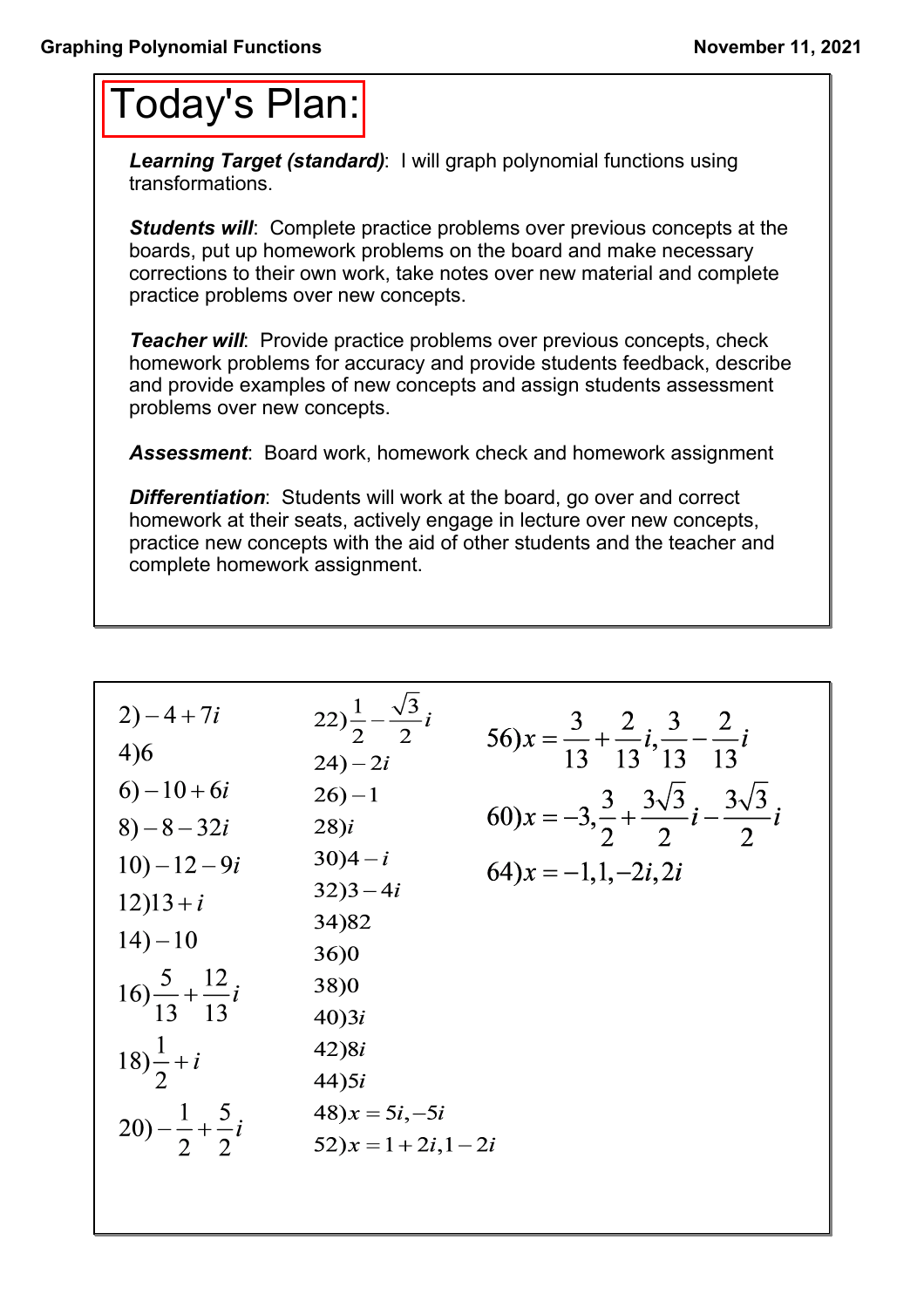

Simplify:  
\n
$$
\frac{3+\sqrt{5}}{2+3i} \cdot \frac{2-3i}{2-3i} = \frac{6-9i+25-35i}{4-9i^2}
$$
\n
$$
= \frac{6+25-9i-35i}{13}
$$
\n
$$
= \frac{6+25}{13} + \frac{-9+35}{13} = \frac{1}{13}
$$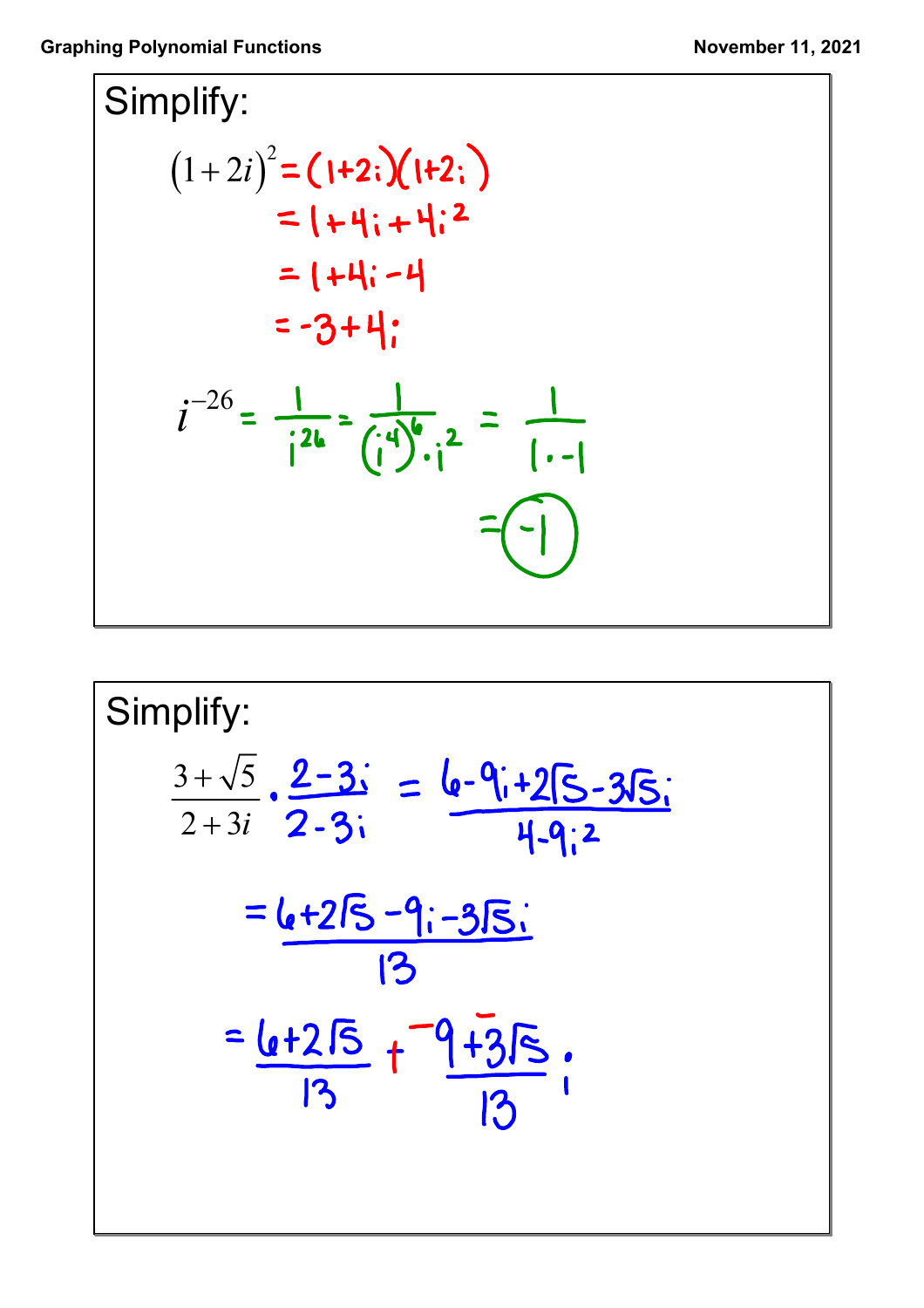

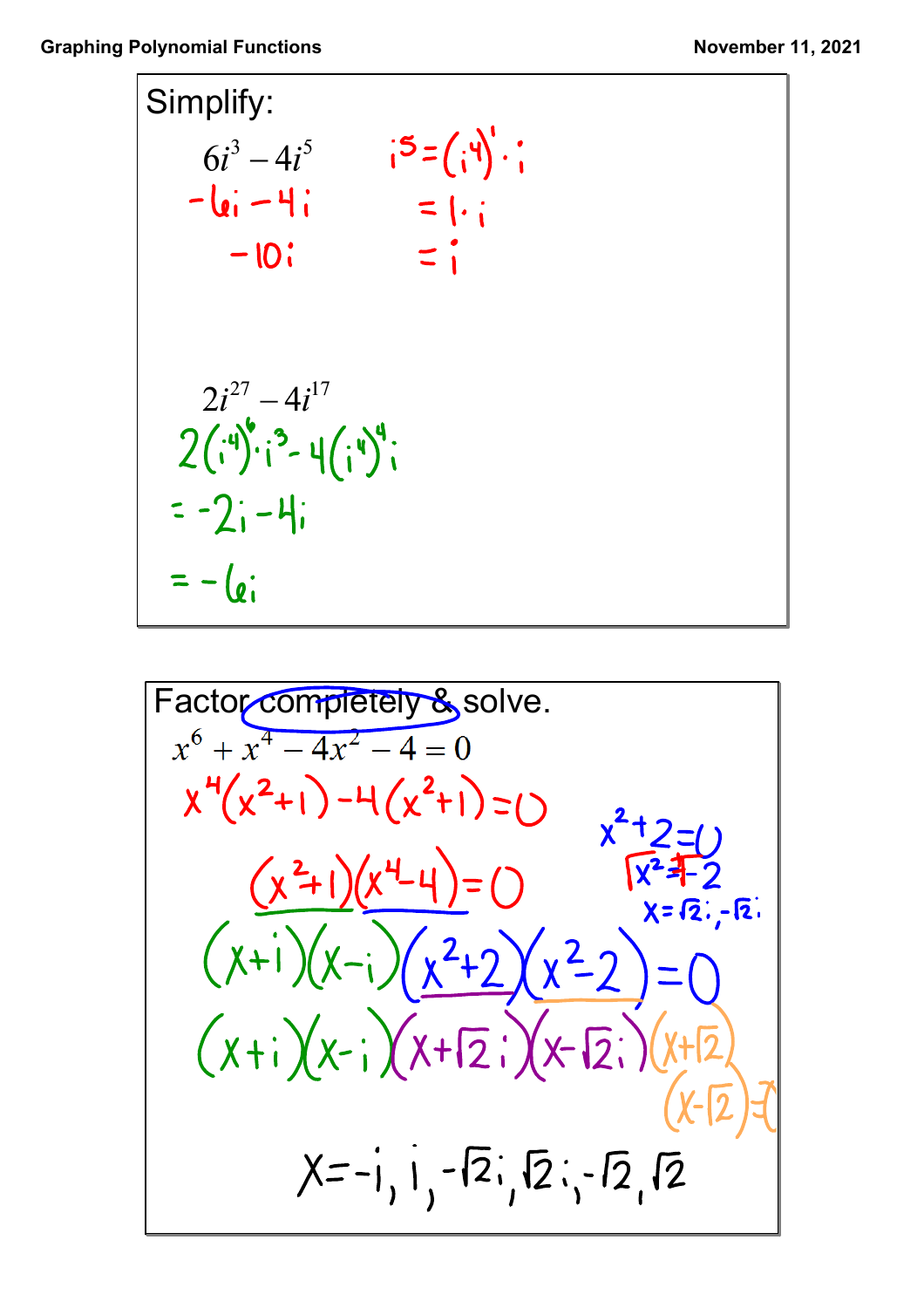Factor completely & solve.  $x^4 - 5x^2 + 6 = 0$  $x^4 - 3x^2 - 2x^2 + 6 = 0$  $x^2(x^2-3)-2(x^2-3)=0$  $(x^2-3)(x^2-2)=0$  $(x+13)(x-13)(x+12)(x-12)=0$  $X = -13, \sqrt{3}, -12, \sqrt{2}$ 

Factor completely & solve.  
\n
$$
x^4 + 27x = 0
$$
  $x^2-3x+9=0$   
\n $x(x^3+27) = 0$   $(x-\frac{3}{2})^{-2}+\frac{9}{4}$   
\n $x(x+3)(x^2-3x+9) = 0$   $x-\frac{3}{2}=\frac{315}{2}, -\frac{315}{2}$   
\n $x(x+3)(2x-3-315)/(2x-3+315)=0$   $x=\frac{3}{2}+\frac{315}{2}, \frac{3}{2}+\frac{315}{2}$   
\n $x=0,-3,\frac{3}{2}+\frac{315}{2}, \frac{3}{2}-\frac{315}{2}$   
\n $2x=3+315$   
\n $2x-3+315=0$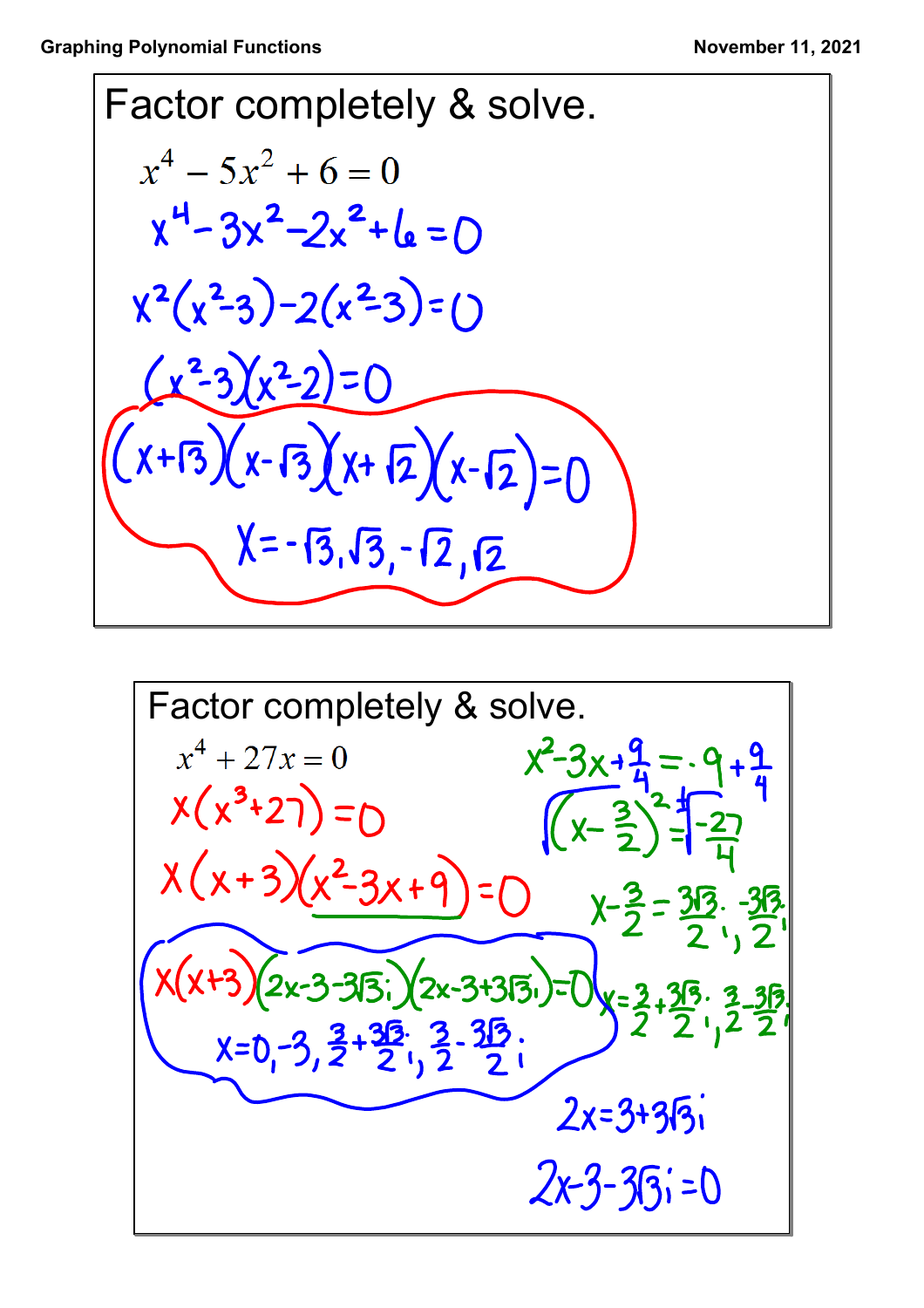Factor completely & solve.  
\n
$$
x^4 + 27x = 0
$$
  
\n $\chi(x^3+27) = 0$   
\n $\chi(x+3)(x^2-3x+9) = 0$   
\n $\chi(\chi+3)(x^2-3x+9) = 0$   
\n $\chi(\chi+3)(2x-3-315)(2x-3+315)=0$   
\n $\chi = 0.3, \frac{3}{2}+3\frac{15}{2}, \frac{3}{2}-3\frac{15}{2};$   
\n $\chi = 0.3, \frac{3}{2}+3\frac{15}{2}, \frac{3}{2}-\frac{315}{2};$   
\n $\chi = \frac{3}{2}+3\frac{15}{2}, \frac{3}{2}-\frac{315}{2};$   
\n $\chi = \frac{3}{2}+3\frac{15}{2}, \frac{3}{2}-\frac{315}{2};$   
\n $\chi = 3\pm \sqrt{27};$ 

Graph using transformations:  
\n
$$
f(x) = -2\left(x - \frac{1}{2}\right)^2 - \frac{5}{2}\frac{x}{4} = 0
$$
\n
$$
\Rightarrow f(x) = -x^2 - x
$$
\n
$$
f(x) = -2x^2 - x
$$
\n
$$
2x^2 - x + x = 0
$$
\n
$$
f(x) = -2x^2 - x
$$
\n
$$
2x^2 - x + x = 0
$$
\n
$$
f(x) = -2x^2 - x - x = 0
$$
\n
$$
f(x) = -2(x - \frac{1}{2})^2 - x - x = 0
$$
\n
$$
f(x) = -2(x - \frac{1}{2})^2 - x - x = 0
$$
\n
$$
f(x) = -2(x - \frac{1}{2})^2 - x - x = 0
$$
\n
$$
f(x) = -2(x - \frac{1}{2})^2 - x - x = 0
$$
\n
$$
f(x) = -2(x - \frac{1}{2})^2 - x - x = 0
$$
\n
$$
f(x) = -2(x - \frac{1}{2})^2 - x - x = 0
$$
\n
$$
f(x) = -2(x - \frac{1}{2})^2 - x - x = 0
$$
\n
$$
f(x) = -2(x - \frac{1}{2})^2 - x - x = 0
$$
\n
$$
f(x) = -2(x - \frac{1}{2})^2 - x - x = 0
$$
\n
$$
f(x) = -2(x - \frac{1}{2})^2 - x - x = 0
$$
\n
$$
f(x) = -2(x - \frac{1}{2})^2 - x - x = 0
$$
\n
$$
f(x) = -2(x - \frac{1}{2})^2 - x - x = 0
$$
\n
$$
f(x) = -2(x - \frac{1}{2})^2 - x - x = 0
$$
\n
$$
f(x) = -2(x - \frac{1}{2})^2 - x - x = 0
$$
\n
$$
f(x) = -2(x - \frac{1}{2})^2 - x - x = 0
$$
\n
$$
f(x) = -2(x - \frac{1}{2})^2 - x - x = 0
$$
\n
$$
f(x) = -2(x - \frac{1}{2})^2 - x - x = 0
$$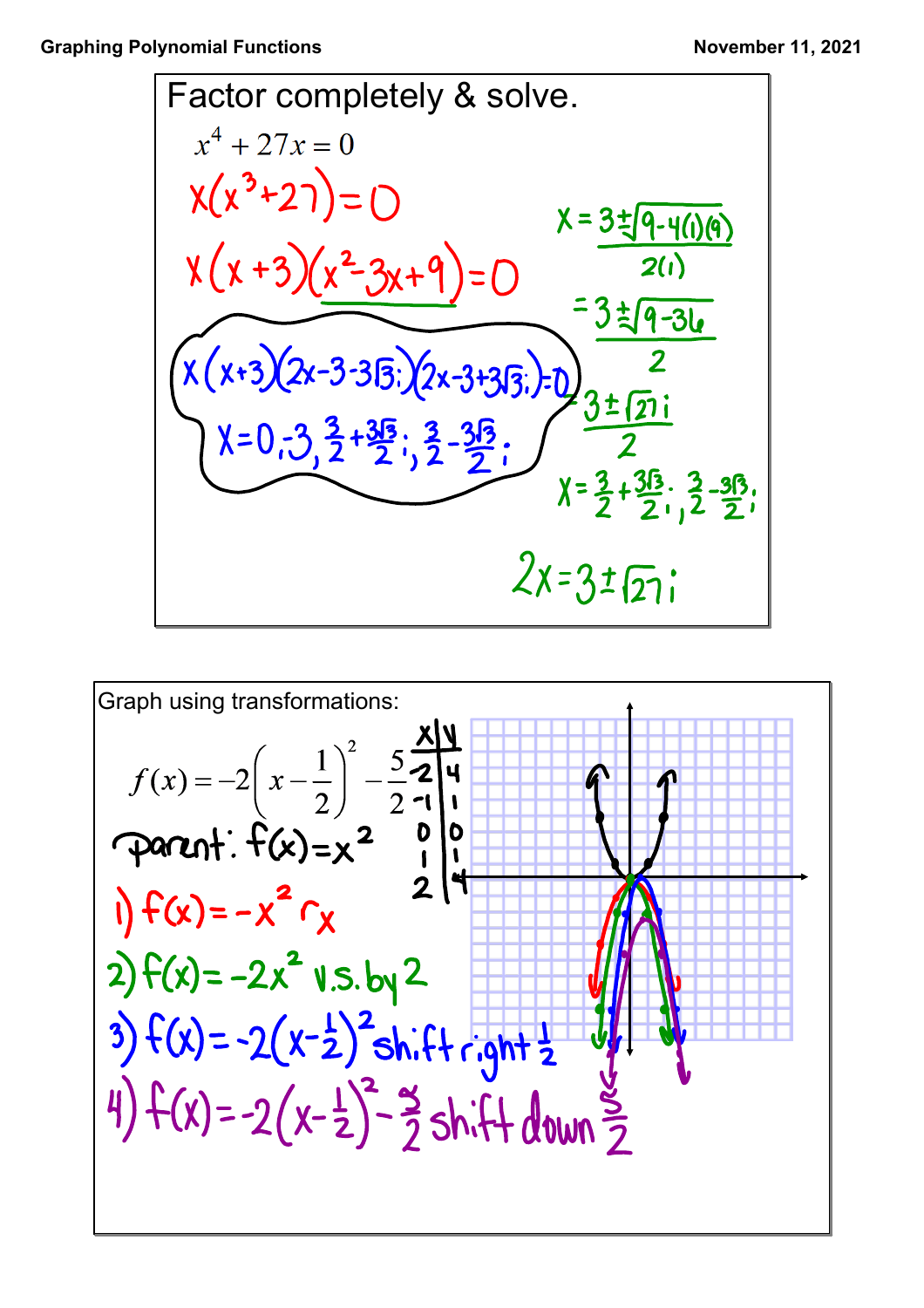

Graph using transformations:  
\n
$$
f(x) = -\frac{(x-2)^4}{2} - 1
$$
\n
$$
f(x) = -\frac{1}{2}(x-2)^4 - 1
$$
\n
$$
f(x) = -\frac{1}{2}(x-2)^4 - 1
$$
\n
$$
f(x) = -x^4 - x
$$
\n
$$
2) f(x) = -\frac{1}{2}x^4 - x
$$
\n
$$
3) f(x) = -\frac{1}{2}(x-2)^4 \sinh 4
$$
\n
$$
4) f(x) = -\frac{1}{2}(x-2)^4 - 1 \sinh 4
$$
\n
$$
4) f(x) = -\frac{1}{2}(x-2)^4 - 1 \sinh 4
$$